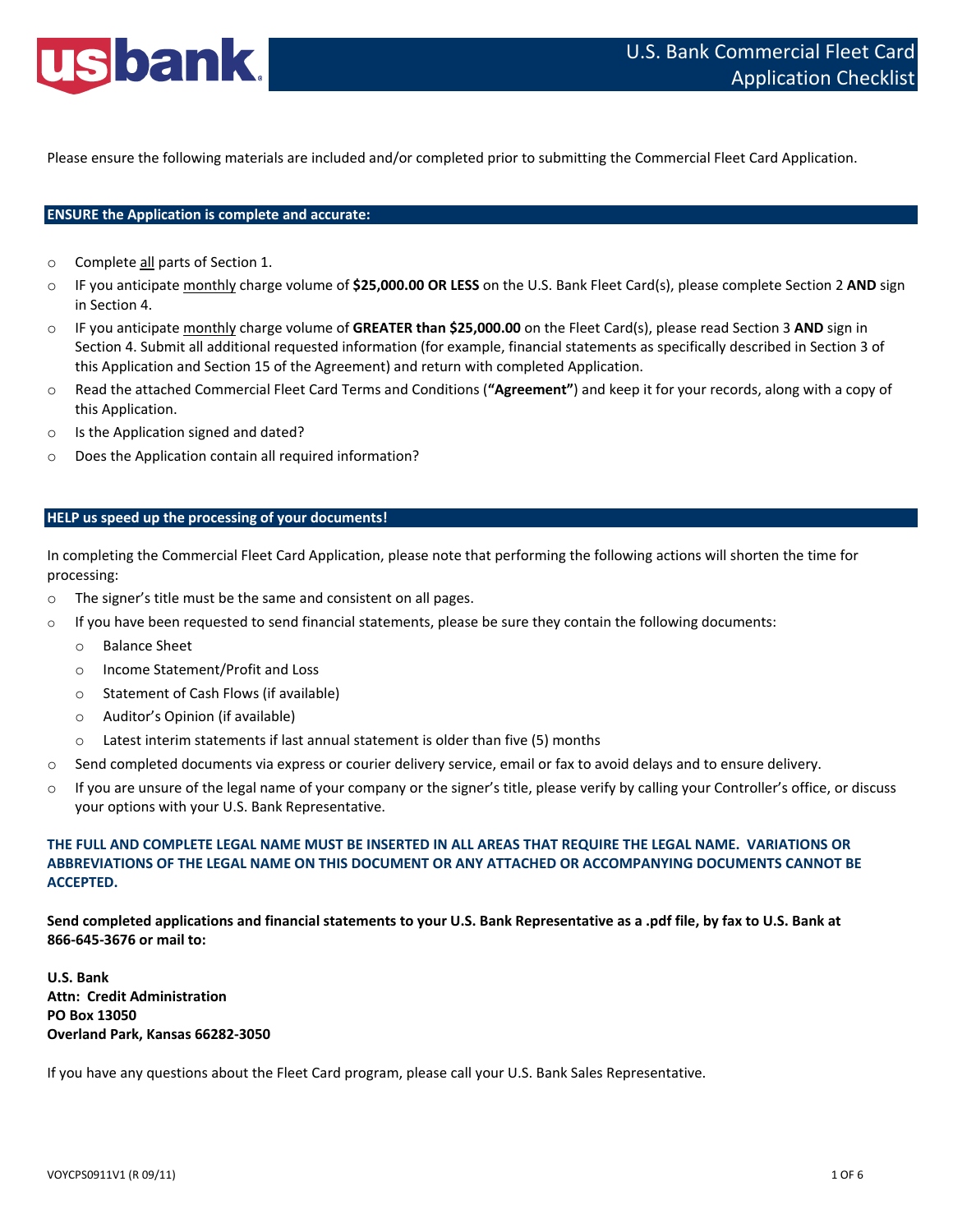

The issuer of the U.S. Bank Fleet Card is U.S. Bank National Association ND ("U.S. Bank.)

- 1. Complete all parts of Section 1.
- 2. IF you anticipate monthly charge volume of **\$25,000.00 OR LESS** on the Fleet Card(s), please complete Section 2 **AND** sign in Section 4.
- 3. IF you anticipate monthly charge volume of **GREATER than \$25,000.00** on the Fleet Card(s), please read Section 3 **AND** sign in Section 4.
- 4. Read the attached Commercial Fleet Card Terms and Conditions (**"Agreement"**) and keep it for your records, along with a copy of this Application.
- 5. Return completed Application and all additional requested information (for example, financial statements as specifically described in Section 3 of this Application and Section 15 of the Agreement) to U.S. Bank by fax to 866-645-3676 or mail to: PO Box 13050 Overland Park, Kansas 66282-3050. Applications can also be sent directly to your U.S. Bank Representative as a .pdf file

## **SECTION 1 ‐ COMPANY ("COMPANY") INFORMATION**

| NOTE: Attach a copy of Business License, Articles of Incorporation/Organization, Certificate in Good Standing or Secretary of State Filing when returning this<br>Application.                                                                                                                                                                                                                                                                                                                                                                                            |                           |                                   |                                     |                    |                        |  |  |
|---------------------------------------------------------------------------------------------------------------------------------------------------------------------------------------------------------------------------------------------------------------------------------------------------------------------------------------------------------------------------------------------------------------------------------------------------------------------------------------------------------------------------------------------------------------------------|---------------------------|-----------------------------------|-------------------------------------|--------------------|------------------------|--|--|
| ENTITY'S LEGAL NAME (As stated on financial statements)                                                                                                                                                                                                                                                                                                                                                                                                                                                                                                                   |                           |                                   | FEDERAL TAX ID                      |                    |                        |  |  |
| DBA OR COMPANY NAME TO BE EMBOSSED ON CARD(S) (Limit to 25 letters and spaces.)                                                                                                                                                                                                                                                                                                                                                                                                                                                                                           |                           |                                   | DATE COMPANY ESTABLISHED (mm/dd/yy) |                    |                        |  |  |
| COMPANY PHYSICAL ADDRESS (PO Box not acceptable)                                                                                                                                                                                                                                                                                                                                                                                                                                                                                                                          |                           |                                   |                                     |                    |                        |  |  |
| <b>CITY</b>                                                                                                                                                                                                                                                                                                                                                                                                                                                                                                                                                               | <b>STATE</b>              |                                   | ZIP CODE                            |                    |                        |  |  |
| <b>CONTACT NAME</b>                                                                                                                                                                                                                                                                                                                                                                                                                                                                                                                                                       |                           | <b>CONTACT TITLE</b>              |                                     |                    |                        |  |  |
| <b>CONTACT PHONE NUMBER</b>                                                                                                                                                                                                                                                                                                                                                                                                                                                                                                                                               | <b>CONTACT FAX NUMBER</b> |                                   |                                     |                    |                        |  |  |
| <b>EMAIL ADDRESS</b>                                                                                                                                                                                                                                                                                                                                                                                                                                                                                                                                                      |                           |                                   | <b>WEBSITE ADDRESS</b>              |                    |                        |  |  |
|                                                                                                                                                                                                                                                                                                                                                                                                                                                                                                                                                                           |                           |                                   |                                     |                    |                        |  |  |
| <b>TOTAL ASSETS</b><br><b>NET ANNUAL SALES</b>                                                                                                                                                                                                                                                                                                                                                                                                                                                                                                                            |                           | ANTICIPATED MONTHLY CHARGE VOLUME |                                     | NO. OF EMPLOYEES   | NO. OF CARDS REQUESTED |  |  |
| \$<br>\$<br>\$                                                                                                                                                                                                                                                                                                                                                                                                                                                                                                                                                            |                           |                                   |                                     |                    |                        |  |  |
| TRANSPORTATION □ MANUFACTURER □ SERVICES □ RETAIL □ CONSTRUCTION □ LANDSCAPE □ WHOLESALER<br><b>INDUSTRY CATEGORY:</b>                                                                                                                                                                                                                                                                                                                                                                                                                                                    |                           |                                   |                                     |                    |                        |  |  |
| <b>OTHER</b><br>NOTE: FINANCIAL STATEMENTS MAY BE REQUESTED FOR SPECIFIC INDUSTRY TYPES.                                                                                                                                                                                                                                                                                                                                                                                                                                                                                  |                           |                                   |                                     |                    |                        |  |  |
|                                                                                                                                                                                                                                                                                                                                                                                                                                                                                                                                                                           |                           |                                   |                                     |                    |                        |  |  |
| TYPE OF ORGANIZATION: CORPORATION (PUBLIC) CORPORATION (PRIVATE) CORPORATION (NON PROFIT) C PARTNERSHIP CLC CLP<br>SOLE PROPRIERTORSHIP $\Box$ GOVERNMENT $\Box$ OTHER                                                                                                                                                                                                                                                                                                                                                                                                    |                           |                                   |                                     |                    |                        |  |  |
| IS THE COMPANY RATED BY DUN AND BRADSTREET? $\Box$ YES<br>NO                                                                                                                                                                                                                                                                                                                                                                                                                                                                                                              |                           |                                   |                                     | IF YES, D&B NUMBER |                        |  |  |
|                                                                                                                                                                                                                                                                                                                                                                                                                                                                                                                                                                           |                           |                                   |                                     |                    |                        |  |  |
| <b>COMPANY IDENTIFICATION INFORMATION</b><br>To comply with the requirements of the USA PATRIOT Act, U.S. Bank requires Company, Participant(s) and/or Cardholder(s) to provide legal entity names, physical street<br>addresses, taxpayer identification numbers and other information that will allow U.S. Bank to establish identity prior to establishing Accounts under or in connection with<br>this Application. U.S. Bank reserves the right to require that Company, Participant(s) and/or Cardholder(s) promptly provide to U.S. Bank additional identification |                           |                                   |                                     |                    |                        |  |  |
| documents upon request and in connection with USA PATRIOT Act compliance.<br>DESCRIBE NATURE OF YOUR BUSINESS                                                                                                                                                                                                                                                                                                                                                                                                                                                             |                           |                                   |                                     |                    |                        |  |  |
| DOES COMPANY HAVE AN EXISTING RELATIONSHIP WITH U.S. BANK? □ YES                                                                                                                                                                                                                                                                                                                                                                                                                                                                                                          | $\mathsf{I}$ NO           |                                   |                                     |                    |                        |  |  |
| IF YES, WHAT TYPE OF RELATIONSHIP?                                                                                                                                                                                                                                                                                                                                                                                                                                                                                                                                        |                           |                                   |                                     |                    |                        |  |  |
| CONDUCT BUSINESS IN A FOREIGN COUNTRY?:   YES<br>$\vert$ $\vert$ NO<br>IF YES, LIST COUNTRIES AND NATURE OF BUSINESS CONDUCTED:                                                                                                                                                                                                                                                                                                                                                                                                                                           |                           |                                   |                                     |                    |                        |  |  |
| DOES THE COMPANY OWN AIRCRAFT? $\Box$ YES $\Box$ NO                                                                                                                                                                                                                                                                                                                                                                                                                                                                                                                       |                           |                                   |                                     |                    |                        |  |  |
| DOES THE COMPANY HAVE FREIGHT AND/OR SHIPPING EXPENSES GREATER THAN \$1 MILLION PER YEAR? □ YES □ NO                                                                                                                                                                                                                                                                                                                                                                                                                                                                      |                           |                                   |                                     |                    |                        |  |  |
| <b>FOR U.S. BANK USE ONLY</b>                                                                                                                                                                                                                                                                                                                                                                                                                                                                                                                                             |                           |                                   |                                     |                    |                        |  |  |
| <b>SEARCHED BY</b><br>DATE OF OFAC                                                                                                                                                                                                                                                                                                                                                                                                                                                                                                                                        |                           | PROMO CODE                        |                                     |                    |                        |  |  |
| <b>TOA</b><br><b>LOC</b>                                                                                                                                                                                                                                                                                                                                                                                                                                                                                                                                                  |                           |                                   | <b>RC</b>                           |                    |                        |  |  |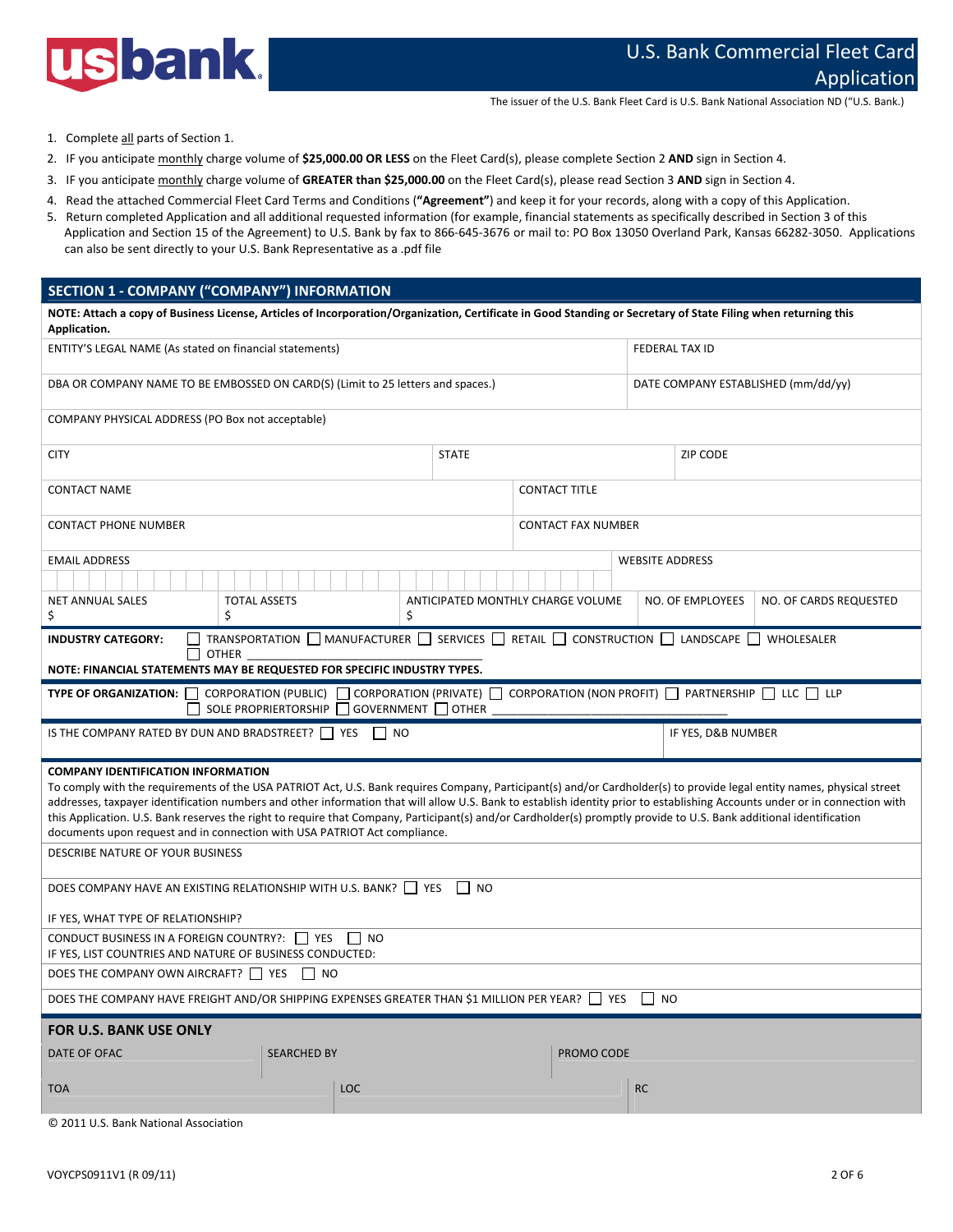| <b>BANK AND BILLING INFORMATION</b>                                                                                                                                                                                                                                                                                                                                                                                                                                                                                                                                                                                                                                                                                                                                                                                                                                                                                                                                                                                                                                                                                                                                                                                                                                                                                                 |  |                                                                               |               |                        |                   |  |  |
|-------------------------------------------------------------------------------------------------------------------------------------------------------------------------------------------------------------------------------------------------------------------------------------------------------------------------------------------------------------------------------------------------------------------------------------------------------------------------------------------------------------------------------------------------------------------------------------------------------------------------------------------------------------------------------------------------------------------------------------------------------------------------------------------------------------------------------------------------------------------------------------------------------------------------------------------------------------------------------------------------------------------------------------------------------------------------------------------------------------------------------------------------------------------------------------------------------------------------------------------------------------------------------------------------------------------------------------|--|-------------------------------------------------------------------------------|---------------|------------------------|-------------------|--|--|
| <b>NAME OF BANK</b>                                                                                                                                                                                                                                                                                                                                                                                                                                                                                                                                                                                                                                                                                                                                                                                                                                                                                                                                                                                                                                                                                                                                                                                                                                                                                                                 |  | <b>CITY</b>                                                                   |               |                        | <b>STATE</b>      |  |  |
| COMPANY ACCOUNT/FINANCE MANAGER                                                                                                                                                                                                                                                                                                                                                                                                                                                                                                                                                                                                                                                                                                                                                                                                                                                                                                                                                                                                                                                                                                                                                                                                                                                                                                     |  | PHONE NUMBER                                                                  |               |                        | <b>FAX NUMBER</b> |  |  |
| BILLING ADDRESS (If different from Company.)                                                                                                                                                                                                                                                                                                                                                                                                                                                                                                                                                                                                                                                                                                                                                                                                                                                                                                                                                                                                                                                                                                                                                                                                                                                                                        |  |                                                                               |               |                        |                   |  |  |
| <b>CITY</b>                                                                                                                                                                                                                                                                                                                                                                                                                                                                                                                                                                                                                                                                                                                                                                                                                                                                                                                                                                                                                                                                                                                                                                                                                                                                                                                         |  | <b>STATE</b>                                                                  |               | ZIP CODE               |                   |  |  |
| SECTION 2 - IF YOU ANTICIPATE MONTHLY CHARGE VOLUME OF \$25,000 OR LESS ON THE FLEET CARD(S), PLEASE<br><b>COMPLETE SECTION 2 AND SIGN IN SECTION 4.</b>                                                                                                                                                                                                                                                                                                                                                                                                                                                                                                                                                                                                                                                                                                                                                                                                                                                                                                                                                                                                                                                                                                                                                                            |  |                                                                               |               |                        |                   |  |  |
| THE "AUTHORIZED OFFICER" MUST BE ONE OF THE FOLLOWING AND/OR HAVE AN OWNERSHIP INTEREST IN COMPANY (CHECK ONE):<br>CHAIRMAN $\Box$ PRESIDENT $\Box$ EXECUTIVE VICE PRESIDENT $\Box$ SENIOR VICE PRESIDENT $\Box$ VICE PRESIDENT $\Box$ TREASURER $\Box$ CONTROLLER<br>OWNER/PROPRIETOR PARTNER MEMBER (LLC OR LLP)                                                                                                                                                                                                                                                                                                                                                                                                                                                                                                                                                                                                                                                                                                                                                                                                                                                                                                                                                                                                                  |  |                                                                               |               |                        |                   |  |  |
| PRINTED NAME OF AUTHORIZED OFFICER                                                                                                                                                                                                                                                                                                                                                                                                                                                                                                                                                                                                                                                                                                                                                                                                                                                                                                                                                                                                                                                                                                                                                                                                                                                                                                  |  | <b>HOME PHONE NUMBER</b>                                                      | DATE OF BIRTH | SOCIAL SECURITY NUMBER |                   |  |  |
| HOME PHYSICAL ADDRESS (PO BOX NOT ACCEPTABLE)                                                                                                                                                                                                                                                                                                                                                                                                                                                                                                                                                                                                                                                                                                                                                                                                                                                                                                                                                                                                                                                                                                                                                                                                                                                                                       |  |                                                                               |               |                        |                   |  |  |
| <b>CITY</b>                                                                                                                                                                                                                                                                                                                                                                                                                                                                                                                                                                                                                                                                                                                                                                                                                                                                                                                                                                                                                                                                                                                                                                                                                                                                                                                         |  | <b>STATE</b>                                                                  |               | ZIP CODE               |                   |  |  |
| I, as the above named Authorized Officer, (a) request that U.S. Bank issue a Fleet Card ("Card(s)") and account ("Account(s)") to designated employees/applicants in the<br>future; (b) authorize U.S. Bank to verify my employment and income history and all other information I have provided, and to obtain information about me from other<br>creditors, credit bureaus, third parties, and federal or state records for use in assessing my personal credit worthiness in connection with U.S. Bank extension(s) of credit to<br>Company under the Agreement; (c) agree to be jointly and severally liable to repay any and all transactions charged to any and all Accounts, plus fees and/or other charges,<br>according to the terms of the Agreement; (d) authorize U.S. Bank to share information about its experiences with me with U.S. Bank affiliates and credit bureaus; and (e)<br>agree that Accounts will be used for business purposes only and not personal, family, or household purposes.                                                                                                                                                                                                                                                                                                                    |  |                                                                               |               |                        |                   |  |  |
| SECTION 3 - IF YOU ANTICIPATE MONTHLY CHARGE VOLUME OF GREATER THAN \$25,000 ON THE FLEET CARD(S), PLEASE<br><b>READ SECTION 3 AND SIGN IN SECTION 4.</b>                                                                                                                                                                                                                                                                                                                                                                                                                                                                                                                                                                                                                                                                                                                                                                                                                                                                                                                                                                                                                                                                                                                                                                           |  |                                                                               |               |                        |                   |  |  |
| Along with this Application, please attach a copy of your most recent annual financial statement(s) according to the grid below. If the most recent annual financial<br>statements are more than five (5) months old, please attach the most recent interim financial statements as well.                                                                                                                                                                                                                                                                                                                                                                                                                                                                                                                                                                                                                                                                                                                                                                                                                                                                                                                                                                                                                                           |  |                                                                               |               |                        |                   |  |  |
|                                                                                                                                                                                                                                                                                                                                                                                                                                                                                                                                                                                                                                                                                                                                                                                                                                                                                                                                                                                                                                                                                                                                                                                                                                                                                                                                     |  |                                                                               |               |                        |                   |  |  |
| <b>MONTHLY CHARGE VOLUME</b>                                                                                                                                                                                                                                                                                                                                                                                                                                                                                                                                                                                                                                                                                                                                                                                                                                                                                                                                                                                                                                                                                                                                                                                                                                                                                                        |  | <b>FINANCIAL STATEMENTS REQUIRED</b>                                          |               |                        | <b>YEARS</b>      |  |  |
| $=<$ \$50,000.00                                                                                                                                                                                                                                                                                                                                                                                                                                                                                                                                                                                                                                                                                                                                                                                                                                                                                                                                                                                                                                                                                                                                                                                                                                                                                                                    |  | YES                                                                           |               |                        | $\mathbf{1}$      |  |  |
| \$50,000.01 - \$250,000.00                                                                                                                                                                                                                                                                                                                                                                                                                                                                                                                                                                                                                                                                                                                                                                                                                                                                                                                                                                                                                                                                                                                                                                                                                                                                                                          |  | YES                                                                           |               |                        | $\overline{2}$    |  |  |
| $\Rightarrow$ \$250,000.01                                                                                                                                                                                                                                                                                                                                                                                                                                                                                                                                                                                                                                                                                                                                                                                                                                                                                                                                                                                                                                                                                                                                                                                                                                                                                                          |  | YES                                                                           |               |                        | 3                 |  |  |
| By completing this Application, Company acknowledges and agrees that: (a) all information provided in this Application is true, complete and accurate and Company has<br>the authority to provide such information and complete such Application; (b) Company requests that U.S. Bank establish an Account in the name of Company and to issue<br>Cards in accordance with the Agreement; (c) U.S. Bank will review this Application and may, at its sole discretion, grant such request, but that U.S. Bank is under no<br>obligation to do so; (d) Company shall be bound by the Agreement upon signing this Application; and (e) U.S. Bank is authorized to investigate, obtain, and exchange<br>reports and information regarding this Application and any resulting Accounts with credit reporting agencies and other parties with legitimate business needs for such<br>reports or information. If this Application is approved, Company and U.S. Bank agree that the Agreement attached to this Application shall constitute the entire agreement<br>between Company and U.S. Bank. This Application must be signed by at least one of the following: Chairman, President, Executive Vice President, Senior Vice President,<br>Vice President, Treasurer, Controller, Owner/Proprietor, Partner or Member (LLC or LLP only). |  |                                                                               |               |                        |                   |  |  |
| <b>SECTION 4 - AUTHORIZATION AND EXECUTION</b>                                                                                                                                                                                                                                                                                                                                                                                                                                                                                                                                                                                                                                                                                                                                                                                                                                                                                                                                                                                                                                                                                                                                                                                                                                                                                      |  |                                                                               |               |                        |                   |  |  |
| By signing below, each individual signing this Application in his or her capacity as an authorized signing officer of Company, certifies and warrants that: (a) all action<br>required by Company's organizational documents to authorize the signer(s) to act on behalf of Company in all actions taken under this Application and the attached<br>Agreement, including, but not limited to, the authority to incur Debt on behalf of Company, has been taken; (b) each signer is empowered in the name of and on behalf of<br>Company to enter into all transactions contemplated in this Application and the attached Agreement; and (c) the signatures appearing on all supporting documents of<br>authority are authentic. Company has read, understands and agrees to the Agreement attached to this Application and U.S. Bank is entitled to act in reliance upon the<br>authorizations and certifications set forth in this Application.                                                                                                                                                                                                                                                                                                                                                                                    |  |                                                                               |               |                        |                   |  |  |
| In witness whereof, Company has, by its authorized signer(s), executed this Application and agrees to the attached Agreement.                                                                                                                                                                                                                                                                                                                                                                                                                                                                                                                                                                                                                                                                                                                                                                                                                                                                                                                                                                                                                                                                                                                                                                                                       |  |                                                                               |               |                        |                   |  |  |
|                                                                                                                                                                                                                                                                                                                                                                                                                                                                                                                                                                                                                                                                                                                                                                                                                                                                                                                                                                                                                                                                                                                                                                                                                                                                                                                                     |  |                                                                               |               |                        |                   |  |  |
| LEGAL NAME OF COMPANY (Must match name entered under Company Information)                                                                                                                                                                                                                                                                                                                                                                                                                                                                                                                                                                                                                                                                                                                                                                                                                                                                                                                                                                                                                                                                                                                                                                                                                                                           |  |                                                                               |               |                        |                   |  |  |
| SIGNATURE                                                                                                                                                                                                                                                                                                                                                                                                                                                                                                                                                                                                                                                                                                                                                                                                                                                                                                                                                                                                                                                                                                                                                                                                                                                                                                                           |  | SECOND SIGNATURE (Only if required by the Company's organization guidelines.) |               |                        |                   |  |  |
| PRINTED NAME OF AUTHORIZED OFFICER                                                                                                                                                                                                                                                                                                                                                                                                                                                                                                                                                                                                                                                                                                                                                                                                                                                                                                                                                                                                                                                                                                                                                                                                                                                                                                  |  | PRINTED NAME OF AUTHORIZED INDIVIDUAL                                         |               |                        |                   |  |  |

VOYCPS0911V1 (R 09/11) 3 OF 6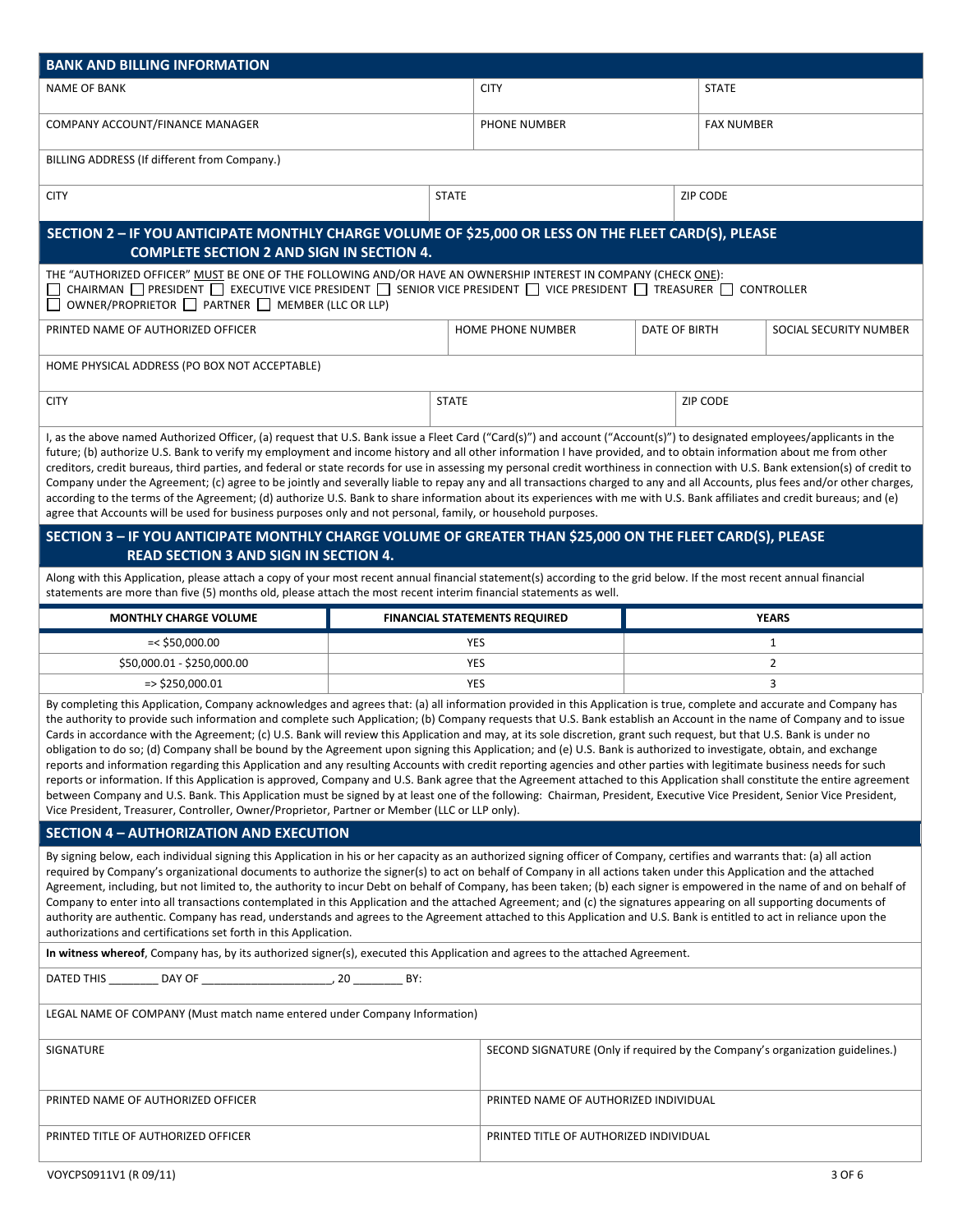## **COMMERCIAL FLEET CARD TERMS AND CONDITIONS**

The Commercial Fleet Card Terms and Conditions (the **"Agreement"**) is entered into, by and between U. S. Bank National Association ND (**"U.S. Bank"**) and the entity that signed the Application as **"Company"** for the establishment of a Fleet Card Program. This Agreement supersedes any previous and like agreements with Company.

- 1. **EFFECTIVE DATE.** The Agreement shall not become effective until U.S. Bank has 1) approved the credit worthiness of Company and 2) approved this Application. The **"Effective Date"** of this Agreement shall be the date signed by Company.
- 2. **SCOPE OF FLEET CARD PROGRAM.** The **"Fleet Card Program"** includes transaction processing, reporting and payment systems with respect to purchases of motor fuels and other products and services by commercial and government organization fleet vehicle operations. Upon approval, as indicated above, U.S. Bank will issue Cards and establish related Accounts for Company, and those of its subsidiaries or affiliates that Company may designate to U.S. Bank in writing while this Agreement is in effect and that U.S. Bank approves as participant(s) (known here after as **"Participant"** and **"Participants"**). Company shall furnish a list, in writing, to U.S. Bank designating such Participant(s) and legal business names, if business activities are conducted under a name other than Company's. Company shall have the right to exclude any Participant from the Fleet Card Program upon written notice to U.S. Bank. Company and/or authorized Participant shall designate employees to U.S. Bank that should receive cards (**"Cardholders"**) and/or be issued Account numbers. Company shall be responsible for selecting personal identification number(s) (**"PIN(s)"**), driver identification number(s) (**"Driver ID(s)"**) or vehicle identification number(s) (**"Vehicle ID(s)"**) pursuant to the Fleet Card Program. Unless U.S. Bank notifies Company to the contrary, or a Card has been terminated as provided herein, all Cards will be cancelled upon the expiration or termination of this Agreement. All Accounts established and Cards issued hereunder shall be used solely for business purposes and shall be governed by this Agreement. **"Account"** means any account established by U.S. Bank pursuant to this Agreement in the name of Company, its Participants and/or Cardholders, to which Debt is charged, regardless of whether or not a Card is issued.
- 3. **LIABILITY.** Company, and if applicable, Authorized Officer, shall be liable for all Debt incurred or arising by virtue of the use of a Card and/or Account of Company, Participant or any Cardholder. **"Debt"** means all amounts charged to an Account including without limitation all purchases, fees, Finance Charges, and other charges or amounts due that are owed to U.S. Bank by Company, its Authorized Officer(s), affiliates, Participants, and/or Cardholders.
	- a. Joint and Several Liability. Company and the Authorized Officer are jointly and severally liable to U.S. Bank for all Debt. This liability structure applies to any product credit limit ("**PCL**") when Section 2 of the Application has been completed.
	- b. Corporate Liability. Company is solely liable to U.S. Bank for all Debt. This liability structure applies to any PCL when Section 2 of the Application has not been completed.
- 4. **BILLING PROCEDURE.** U.S. Bank will send to the Company a periodic billing statement (the **"Statement"**), which will itemize all charges for the billing period. The **"New Balance"** shown on the Statement shall be due in full and payable in U.S. Dollars upon Company's receipt of the Statement.
- 5. **FINANCE CHARGES.** If Company's New Balance is not paid in full on or before the **"Due Date"** shown on the Statement, a Finance Charge will be charged to the Company. This Finance Charge will be computed using the Average Daily Balance (**"ADB"**) method resulting in the **"Balance Subject to Finance Charge."** The **"Periodic (monthly) Rate"** is then applied against this amount to arrive at the **"Finance Charge."** To arrive at the ADB, U.S. Bank will take the beginning balance on Company's account each day, add debits and any new purchases (except in the states of IL, ME, MA, MN, MS, MT, and NM) from the date of posting (if the New Balance is not received), then subtract any payments or credits, returned check fees, and unpaid Finance Charges. The result will be the **"Daily Balance."** U.S. Bank will then add all the Daily Balances for the billing cycle and divide by the total number of days in the billing cycle. The result will be the **"Average Daily Balance."** The Finance Charge will be assessed at a Periodic (monthly) Rate for Company's state of mailing address as provided on the Finance Charge Rate Schedule.
- 6. **DELINQUENCY.** An Account will become delinquent unless U.S. Bank receives the amount shown on the Statement as Total Payment Due, less any disputed amounts, before the next billing date (approximately twenty five (25) days). Any unpaid portion of the Total Payment Due will be shown on subsequent Statements as the **"Previous Balance."** In the event of Company's delinquency, U.S. Bank may elect to terminate this Agreement immediately upon notice to Company. Court costs plus reasonable attorney fees (as allowed by law) may be added to any delinquent balance referred to an attorney for collection.
- 7. **DISPUTED BILLINGS.** Company may notify U.S. Bank of any disputes regarding charges or billings hereunder in writing, by telephone or by electronic means, such as Fleet Commander Online. Written communications relating to billing disputes must be sent to U.S. Bank at PO Box 13050 Overland Park, Kansas 66282‐3050. Communications should include the Company's and, if applicable, the Participant's name(s) and account number(s), the dollar amount of any dispute or suspected error and a description of the dispute or error. Any communication regarding a dispute or suspected error must be received in written form by U.S. Bank within sixty (60) days after the Statement Date on the Statement on which the disputed or incorrect charge first appeared.
- 8. **LOST OR STOLEN CARD(S) OR COMPROMISED ACCOUNT(S).** Company shall immediately, upon receipt of such information, notify U.S. Bank either: 1) by telephone at 800‐987‐6591; 2) in writing addressed to U.S. Bank at PO Box 13050 Overland Park, Kansas 66282‐3050; 3) via facsimile at 800‐987‐6592; or 4) by an agreed upon electronic means as to any lost or stolen Cards, PINs, Driver IDs, or Vehicle IDs. Company shall also immediately notify U.S. Bank either: 1) by telephone at 800‐987‐ 6591; 2) in writing addressed to U.S. Bank at PO Box 13050 Overland Park, Kansas 66282‐3050; 3) via facsimile at 800‐987‐6592; or 4) by an agreed upon electronic means to cancel a PINs, Driver IDs, or Vehicle IDs. After notification has been made to U.S. Bank to cancel such Card(s), PINs, Driver IDs or Vehicle IDs, use of such Card(s), PINs, Driver IDs or Vehicle IDs are expressly prohibited. Company and/or Cardholder are liable for the unauthorized use of the Card until U.S. Bank receives notification of the lost or stolen Card or to cancel the PIN, Driver ID, or Vehicle ID. Neither Company, nor Cardholder shall be liable for any purchase, fees, finance charges or other charge incurred or arising by virtue of the use of a Card following receipt by U.S. Bank of notice of such loss, theft or request to cancel PIN, Vehicle ID, or Driver ID. If fewer than ten (10) Cards are issued to Company, liability will not exceed fifty U.S. Dollars (\$50.00) per Card once U.S. Bank has been notified of the lost or stolen Card(s) and confirms that such transactions were, in fact, unauthorized. If ten (10) or more Cards are issued to Company, Company shall be liable for all unauthorized use as provided above, that is, until U.S. Bank has been notified of the lost or stolen Card(s) and confirms that such transactions were, in fact, unauthorized. In such cases, liability is not limited to fifty U.S. Dollars (\$50.00) per Card. Company agrees to assist U.S. Bank in determining the facts, circumstances and other pertinent information related to any loss, theft or possible unauthorized use of the Card(s) and to comply with such procedures as may be required by U.S. Bank in connection with the investigation. U.S. Bank is not responsible for controlling the use of any Card(s), other than as specifically provided herein.
- 9. **PRICING.** The fees listed below may apply to this Agreement. Failure of U.S. Bank to apply any fee or charge outlined in this Agreement at any time does not preclude U.S. Bank from ever applying such fee or charge. U.S. Bank reserves the right to change pricing upon thirty (30) days prior notice to Company.
	- a. If any check for payment of an Account is returned unpaid, U.S. Bank will charge a returned check fee (**"Return Check Fee"**) of the lesser of fifteen U.S. Dollars (\$15.00) or the maximum determined by law in Company's state of mailing address.
	- b. Finance Charge as provided in Section 5 of the Terms and Conditions.
	- c. U.S. Bank will charge a foreign currency conversion fee (**"Foreign Currency Conversion Fee"**) of two percent (2.0%) for transactions made outside the United States and the Statement will reflect the conversion into U.S. Dollars on transactions that have occurred in a different currency and an applicable exchange rate for such conversions.
	- d. The following fees may be charged to businesses with monthly charge volume of less than eight thousand U.S. Dollars (\$8,000.00): • Account Set-Up Fee (a one time, per Account, fee): \$45.00, and/or
	- ï Monthly Card Fee (per Card; per month): 1‐25 Cards ‐ \$2.00; 26‐100 Cards ‐ \$1.75; 101‐200 Cards ‐ \$1.50.
- 10. **CONFIDENTIALITY.** U.S. Bank considers the Fleet Card Program to be a unique service involving proprietary information of U.S. Bank. Company agrees that the Fleet Card Program reports, manuals, documentation, systems, processes and related materials (whether or not in writing) are confidential and will be circulated only to employees and agents of Company, and only to the extent necessary for Company to participate in the Fleet Card Program. U.S. Bank agrees that it will maintain all non-public data relative to Company's Account(s) under the Fleet Card Program as confidential information and U.S. Bank agrees to use such data regarding Company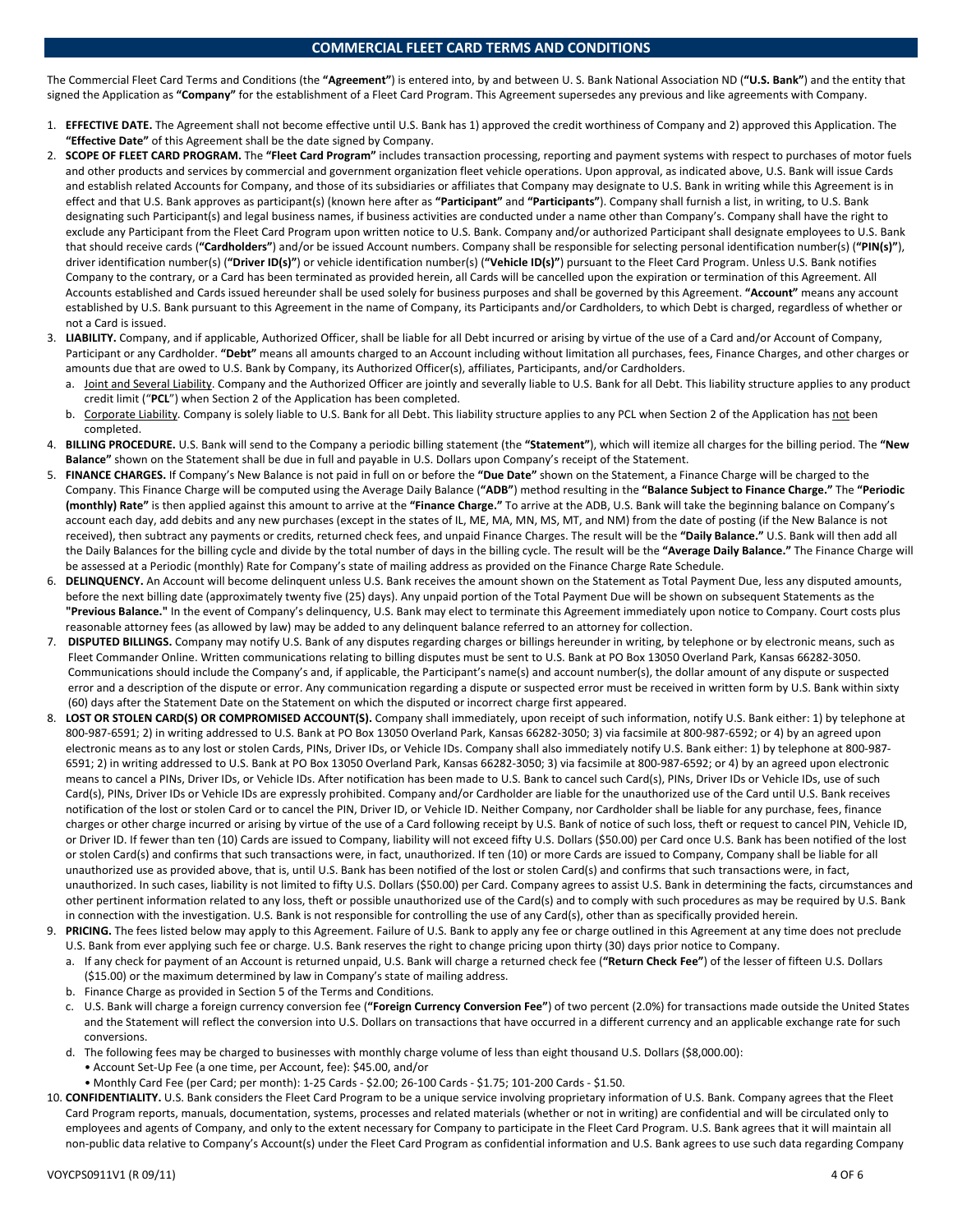## **COMMERCIAL FLEET CARD TERMS AND CONDITIONS**

exclusively for the providing of services to Company hereunder and not to release such information to any other party except its agents; provided, however, that U.S. Bank must disclose transaction information to merchants and third party processors. If Company participates in the Fleet Card Program through a third party, Company consents to U.S. Bank sharing certain customer, transaction, and volume information with such third party. U.S. Bank may collect, maintain and, at its option, disseminate information and data concerning charge activity which does not contain any direct or indirect identification of Company. The parties agree to take all reasonable steps to safeguard such proprietary information and not to release such information to any party, or agent not essential to participation in the Fleet Card Program.

#### 11. **TERM, TERMINATION AND SUSPENSION.**

- a. This Agreement shall remain in full force and effect for an initial term of three (3) years from the Effective Date of this Agreement, and shall continue thereafter until terminated by Company, U.S. Bank upon thirty (30) days prior written notice to the other party. The effective date of termination shall be stated in such written notice of termination. All Cards and related Accounts shall be deemed canceled effective upon termination of this Agreement.
- b. Notwithstanding the foregoing, either party shall have the right to terminate this Agreement immediately, by written notice of such termination to the other party, upon any one (1) or more of the following events: (i) dissolution or liquidation of the other Party, or Parent thereof, if applicable; (ii) insolvency of the other party or Parent thereof, if applicable, or the filing of a bankruptcy or insolvency proceeding by the other party, the appointment of a receiver or trustee for benefit of creditors of the other party or if the other party enters into an arrangement with its creditors; (iii) any material and adverse change in the financial condition of the other party; or (iv) any failure by the other party to perform a material obligation of this Agreement.
- c. Upon termination of this Agreement for any reason, Company shall ensure destruction of all Cards and return all confidential information of U.S. Bank to U.S. Bank. Company, and Authorized Officer if applicable, shall remain liable for all Debt incurred or arising by virtue of the use of a Card and/or Account prior to the termination date.
- d. U.S. Bank shall have the right to suspend any and all services and Debt to Company under this Agreement in the event that: (i) Company has breached any term of this Agreement; (ii) Debt due from Company, in the aggregate, exceeds any of the ACL or the PCL as these terms are defined in Section 16 of this Application; or (iii) an Account becomes delinquent. An Account will become Delinquent unless U.S. Bank receives the New Balance, less any disputed amounts, on or before the Due Date. Court costs plus reasonable attorney fees (as allowed by law) may be added to any delinquent balance referred to an attorney for collection. e. Rights, Debt or liabilities that arise prior to the suspension or termination of this Agreement shall survive the suspension or termination of this Agreement.

#### 12. **INDEMNIFICATION.**

- a. Except to the extent that any injury is due to Company's or a Participant's negligent acts or omissions, U.S. Bank shall indemnify and hold Company and Participants harmless against all losses, damages, costs, expenses and liability which may result in any way from any negligent or wrongful act or omission of U.S. Bank, its agents, employees and subcontractors. U.S. Bank shall indemnify and hold Company and Participants harmless against demands, claims, suits, or proceedings alleging infringement of any patent of the United States, or any trademark, service mark, copyright or other proprietary right arising out of or incident to this Agreement.
- b. Except to the extent that any injury is due to U.S. Bank's negligent acts or omissions, Company shall indemnify and hold U.S. Bank harmless against all losses, damages, costs, expenses and liability which may result in anyway from any negligent or wrongful act or omission of Company, Participants, its agents, employees and subcontractors. Company and Participants shall indemnify and hold U.S. Bank harmless against demands, claims, suits, or proceedings alleging infringement of any patent of the United States, or any trademark, service mark, copyright or other proprietary right arising out of or incident to this Agreement.
- 13. LIMITATION OF LIABILITY. IN NO EVENT SHALL COMPANY, PARTICIPANT(S), U.S. BANKOR ANY AFFILIATE OF U.S. BANK BE LIABLE TO THE OTHER PARTY FOR ANY **CONSEQUENTIAL, SPECIAL, INDIRECT, OR PUNITIVE DAMAGES OF ANY NATURE.**
- 14. **WARRANTIES.** Company warrants the truth, completeness and accuracy of the following in connection with this Agreement: (i) The financial information and all other information provided to U.S. Bank; (ii) This Agreement is a valid, binding and enforceable agreement; (iii) The execution of this Agreement and the performance of its Debt are within Company's power, has been authorized by all necessary action and does not constitute a breach of any agreement of Company with any party; (iv) Company has and continues to comply with all applicable state and federal statutes, ordinances, rules, regulations and requirements of governmental authorities as they relate to the use of the Card and/or participation in the Fleet Card Program; (v) the execution of this Agreement and the performance of its Debt under this Agreement will not cause a breach by it of any duty arising in law or equity; and (vi) Company possesses the financial capacity to perform all of its Debt under this Agreement. The parties agree that the failure of any of the above representations and warranties to be true during the term of this Agreement shall constitute a material breach of this Agreement and U.S. Bank will have the right, upon notice to Company, to immediately terminate this Agreement and all amounts outstanding hereunder shall be immediately due and payable. U.S. Bank hereby disclaims any and all warranties with respect to goods and services purchased with its Cards and/or Accounts, including, without limitation, the implied warranty of merchantability or fitness for a particular purpose. This warranty and damages disclaimer shall apply whether U.S. Bank acts as card issuer, arranger of third party credit, or otherwise.
- 15. **FINANCIAL INFORMATION.** Since this Agreement is for an extension of credit with a financial institution and not a vendor services agreement, Company shall provide information as requested by U.S. Bank to perform periodic credit reviews. Unless such information is publicly available or available through U.S. Bancorp (the parent Company of U.S. Bank) or any of its subsidiaries, Company shall either provide: (i) if Company anticipates monthly charge volume of equal to or less than \$25,000.00, information about an authorized officer whom U.S. Bank may underwrite on behalf of Company within Section 2 of the Application, or (ii) if Company anticipates monthly charge volume of greater than \$25,000.00 but less than \$50,000.00, last years annual financial statements, or (iii) if Company anticipates monthly charge volume of greater than \$50,000.00 but less than \$250,000.00, the last two (2) years of annual financial statements, or (iv) if Company anticipates monthly charge volume of greater than \$250,000.00, the last three (3) years of annual financial statements. If the initial set of financial statements is older than five (5) months when provided, Company must also provide interim financial statements. Annually thereafter, as soon as available and in any event not later than one hundred twenty (120) days after the end of each fiscal year of Company, Company must provide the previous years financial statements. U.S. Bank prefers audited financial statements that have been prepared by Company's independent certified public accountant. In the event U.S. Bank requires additional information to conduct its review of Company, or if Company's monthly charge volume increases such that the information it provided as described in 15.(i) above is no longer sufficient for underwriting Company, Company agrees to provide to U.S. Bank the information set forth in 15.(ii), (iii) or (iv) above, as the case may dictate, and, if requested, such other information regarding the business, operations, affairs, and financial condition of Company as U.S. Bank may reasonably request. Such information may include, but is not limited to, quarterly financial statements, organizational charts, executive biographies and other formal documentation.
- 16. **AGGREGATE PRODUCT CREDIT LIMIT AND ACCOUNT CREDIT LIMITS.** Subject to credit approval by U.S. Bank, an account credit limit (an **"ACL"**) for each Account and an aggregate product credit limit (the **"PCL"**) for all Accounts shall be established by U.S. Bank pursuant to this Agreement.
	- a. Revising the PCL. U.S. Bank, at its sole discretion, shall have the right to revise the PCL. U.S. Bank shall provide notice to Company of any decrease in the PCL which results in a revised PCL that is lower than the aggregate current amount outstanding on all Accounts. Upon such event, Company shall have ten (10) days to make a payment to U.S. Bank that is sufficient to reduce the aggregate current amount outstanding to an amount that is equal to or less than the revised PCL.
	- b. Revising ACLs. U.S. Bank, at its sole discretion, shall have the right to revise any ACL. (1) *Company Accounts.* U.S. Bank shall provide notice to Company of any decrease in an ACL which results in a revised ACL that is lower than the aggregate current amount outstanding on the Account. Upon such event, Company shall have ten (10) days to make a payment to U.S. Bank on the Account that is sufficient to reduce the aggregate current amount outstanding for such Account to an amount that is equal to or less than the revised ACL. (2*) Fraudulent Activity*. U.S. Bank may revise any ACL and/or limit spending activity on any Account for which fraudulent activity is suspected.
- VOYCPS0911V1 (R 09/11) 5 OF 6 17. **CHANGE IN TERMS OF THE AGREEMENT.** U.S. Bank may change the terms of this Agreement at any time by giving Company notice. If permitted by applicable law, such changes will apply to existing Account balances as well as future purchases. If Company does not accept the changes, Company must notify U.S. Bank in writing within